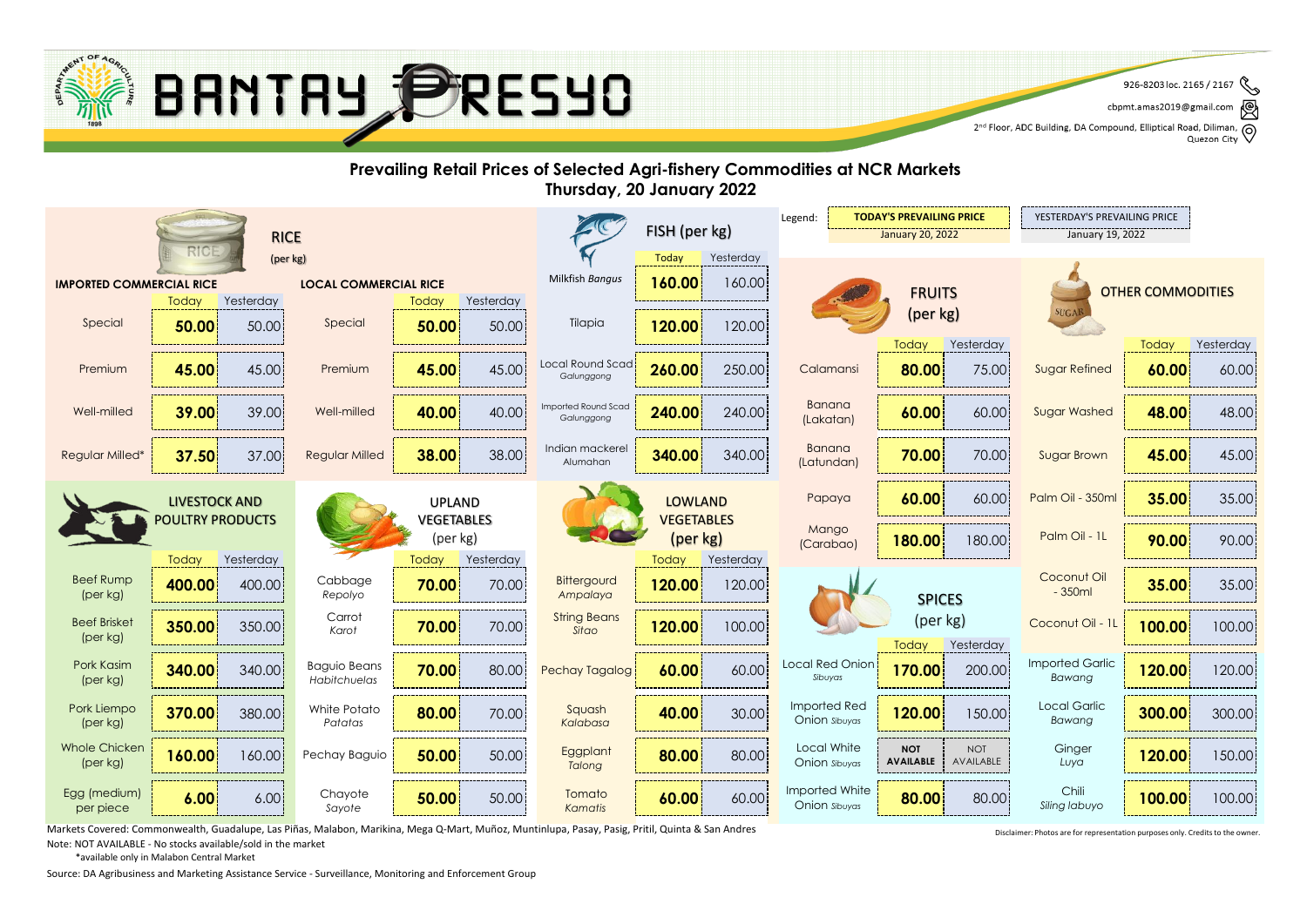

926-8203 loc. 2165 / 2167

cbpmt.amas2019@gmail.com

 $2^{nd}$  Floor, ADC Building, DA Compound, Elliptical Road, Diliman,  $\bigotimes$  Quezon City

### **Prevailing Retail Prices of Selected Agri-fishery Commodities per Market Thursday, 20 January 2022**

|                                         | <b>COMMODITY (PHP/KG)</b>                 |                |                                |                         |                  |                 |               |                                |                         |                                |
|-----------------------------------------|-------------------------------------------|----------------|--------------------------------|-------------------------|------------------|-----------------|---------------|--------------------------------|-------------------------|--------------------------------|
| <b>MARKET</b>                           | <b>Well-milled</b><br><b>Rice (Local)</b> | <b>Tilapia</b> | Galunggong                     | Whole<br><b>Chicken</b> | *Egg<br>(Medium) | <b>Ampalaya</b> | <b>Tomato</b> | Cabbage                        | Pechay<br><b>Baguio</b> | <b>Red Onion</b><br>(Local)    |
| <b>New Las Piñas City Public Market</b> | 40.00                                     | 140.00         | 240.00                         | 155.00                  | 6.00             | 100.00          | 70.00         | 80.00                          | 70.00                   | 200.00                         |
| <b>Guadalupe Public Market/Makati</b>   | 44.00                                     | 140.00         | <b>NOT</b><br><b>AVAILABLE</b> | 170.00                  | 6.25             | 100.00          | 60.00         | <b>NOT</b><br><b>AVAILABLE</b> | 60.00                   | <b>NOT</b><br>AVAILABLE        |
| San Andres Market/Manila                | 40.00                                     | 120.00         | 260.00                         | 160.00                  | 6.00             | 145.00          | 80.00         | 70.00                          | 80.00                   | 165.00                         |
| <b>Quinta Market/Manila</b>             | 42.00                                     | 130.00         | <b>NOT</b><br><b>AVAILABLE</b> | 160.00                  | 6.50             | 120.00          | 60.00         | 70.00                          | 60.00                   | <b>NOT</b><br>AVAILABLE        |
| <b>Pritil Market/Manila</b>             | 40.00                                     | 120.00         | 180.00                         | 160.00                  | 5.50             | 110.00          | 65.00         | 50.00                          | 50.00                   | 190.00                         |
| <b>Marikina Public Market</b>           | 43.00                                     | 140.00         | 260.00                         | 160.00                  | 6.50             | 120.00          | 70.00         | <b>NOT</b><br><b>AVAILABLE</b> | 60.00                   | 200.00                         |
| <b>Pamilihang Lungsod ng Muntinlupa</b> | 43.50                                     | 130.00         | 220.00                         | 150.00                  | 5.50             | 105.00          | 50.00         | <b>NOT</b><br><b>AVAILABLE</b> | 50.00                   | <b>NOT</b><br><b>AVAILABLE</b> |
| <b>Pasay City Market</b>                | 40.00                                     | 110.00         | <b>NOT</b><br>AVAILABLE        | 160.00                  | 6.00             | 100.00          | 70.00         | <b>NOT</b><br>AVAILABLE        | 50.00                   | <b>NOT</b><br>AVAILABLE        |
| <b>Pasig City Mega Market</b>           | 40.00                                     | 100.00         | 200.00                         | 150.00                  | 6.50             | 110.00          | 50.00         | 80.00                          | 50.00                   | 160.00                         |
| <b>Commonwealth Market/Quezon City</b>  | 38.00                                     | 120.00         | <b>NOT</b><br><b>AVAILABLE</b> | 125.00                  | 5.60             | 120.00          | 60.00         | 70.00                          | 60.00                   | 160.00                         |
| Muñoz Market/Quezon City                | 37.50                                     | 125.00         | <b>NOT</b><br><b>AVAILABLE</b> | 150.00                  | 5.75             | 120.00          | 60.00         | 70.00                          | 60.00                   | 165.00                         |
| Mega Q-mart/Quezon City                 | 44.00                                     | 125.00         | <b>NOT</b><br><b>AVAILABLE</b> | 160.00                  | 5.95             | 120.00          | 60.00         | 70.00                          | 50.00                   | <b>NOT</b><br>AVAILABLE        |
| <b>Malabon Central Market</b>           | 42.00                                     | 120.00         | 260.00                         | 125.00                  | 5.00             | 90.00           | 65.00         | 50.00                          | 50.00                   | 150.00                         |

Source: DA Agribusiness and Marketing Assistance Service - Surveillance, Monitoring and Enforcement Group

Note: NOT AVAILABLE - No stocks available/sold in the market

\* price per piece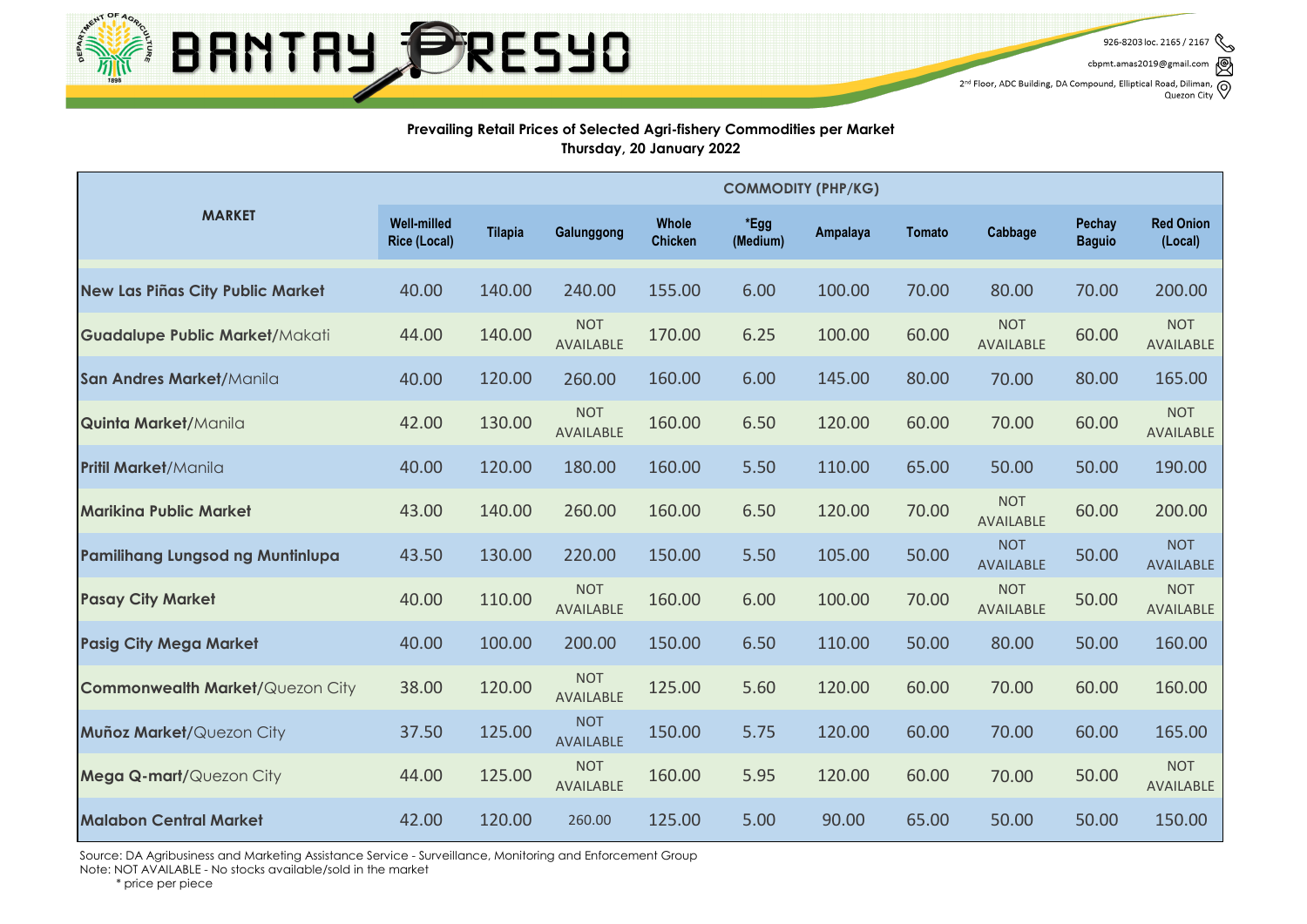## Prevailing Retail Prices of Fresh and Frozen Pork Products in NCR Markets January 20, 2022

926-8203 loc. 2165 / 2167

q

cbpmt.amas2019@gn

2<sup>nd</sup> Floor, ADC Building, DA Compound, Elliptical Re

**BRNTRY PRESYO** 

## FRESH & FROZEN PORK KASIM/PIGUE

|               |                                         | <b>PRICE PER KILOGRAM (P/kg)</b> |                 |                 |                 |  |  |
|---------------|-----------------------------------------|----------------------------------|-----------------|-----------------|-----------------|--|--|
| <b>MARKET</b> |                                         |                                  | <b>Fresh</b>    | <b>Frozen</b>   |                 |  |  |
|               |                                         | <b>Today</b>                     | Yesterday       | <b>Today</b>    | Yesterday       |  |  |
|               |                                         | (Jan. 20, 2022)                  | (Jan. 19, 2022) | (Jan. 20, 2022) | (Jan. 19, 2022) |  |  |
| 1             | <b>New Las Piñas City Public Market</b> | 340.00                           | 340.00          | N/A             | N/A             |  |  |
| $\mathbf{2}$  | <b>Guadalupe Public Market</b>          | 340.00                           | 340.00          | 230.00          | 230.00          |  |  |
| 3             | <b>San Andres Market</b>                | 350.00                           | 350.00          | N/A             | N/A             |  |  |
| 4             | Quinta Market                           | 350.00                           | 350.00          | N/A             | N/A             |  |  |
| 5             | <b>Pritil Market</b>                    | 350.00                           | 350.00          | N/A             | N/A             |  |  |
| 6             | Mariking Public Market                  | 340.00                           | 340.00          | N/A             | 220.00          |  |  |
| 7             | Pamilihang Lungsod ng Muntinlupa        | 315.00                           | 315.00          | 210.00          | 210.00          |  |  |
| 8             | <b>Pasay City Market</b>                | 310.00                           | 310.00          | 240.00          | 240.00          |  |  |
| 9             | <b>Pasig City Mega Market</b>           | 330.00                           | 340.00          | 220.00          | 220.00          |  |  |
| 10            | <b>Commonwealth Market</b>              | 320.00                           | 320.00          | 220.00          | 220.00          |  |  |
| 11            | Muñoz Market                            | 330.00                           | 330.00          | N/A             | N/A             |  |  |
| $12 \,$       | Mega Q-mart                             | 330.00                           | 330.00          | 230.00          | 230.00          |  |  |
| 13            | <b>Malabon Central Market</b>           | 325.00                           | 325.00          | 220.00          | 220.00          |  |  |

Source: DA Agribusiness and Marketing Assistance Service - Surveillance, Monitoring and Enforcement Group

N/A - Not available in the market Note(s): Total number of markets monitored: January 20, 2022 (Today) - 13 markets | January 19, 2022 (Yesterday) - 13 markets